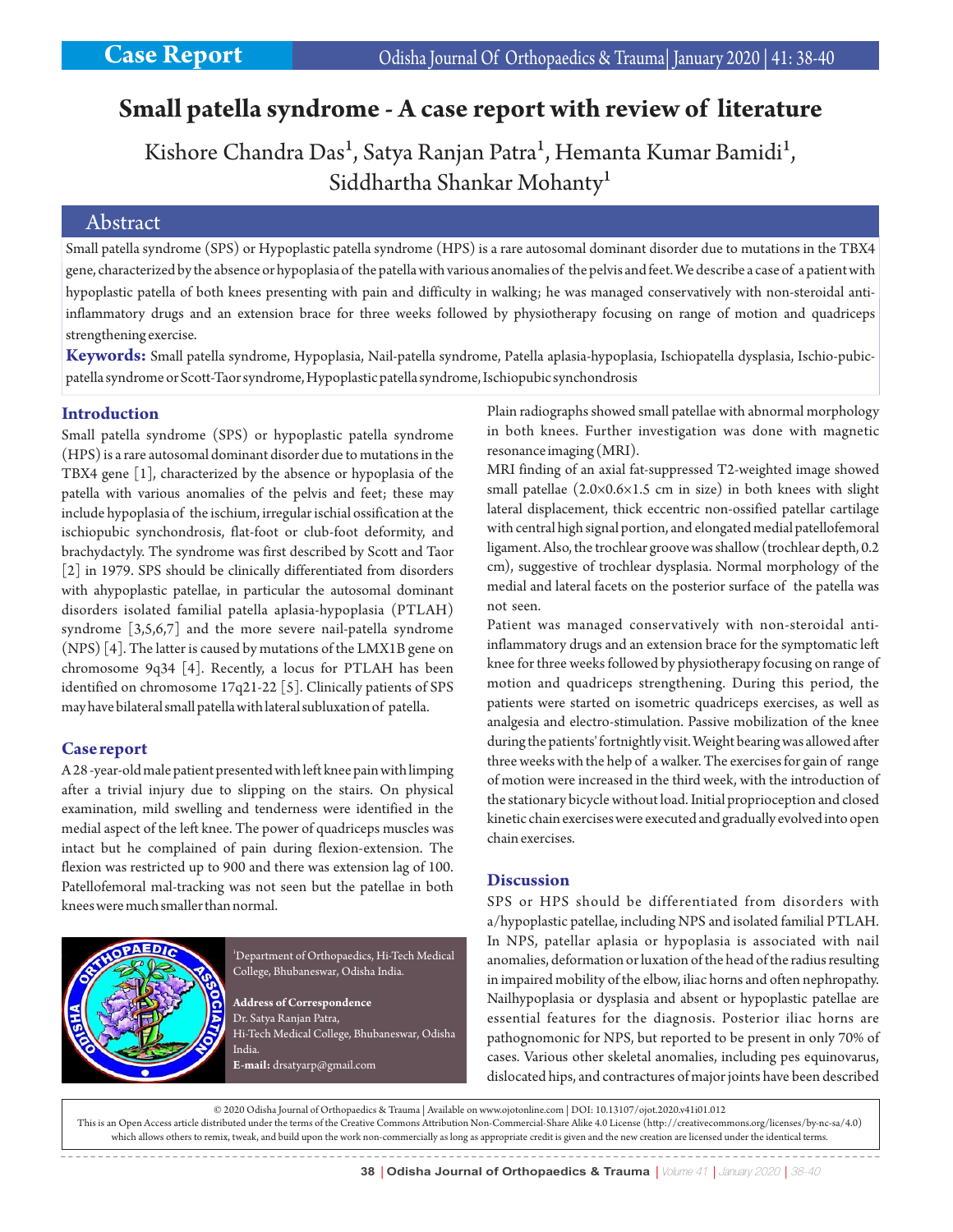

in NPS but do not contribute to the diagnosis. This skeletal dysplasia results from mutations in the LMX1B gene[8]. In patients with PTLAH, patellar aplasia or hypoplasia is an isolated anomaly without additional radiological or clinical features infra-acetabular notches have never been mentioned in PTLAH [9-14]. Pelvic anomalies,

including anomalies of the ischiopubic joint, narrowed femoral necks, coxa valga and coxa vara, and hypoplastic lesser trochanters are features of PTLAH. On the other hand, foot anomalies seen in SPS include widened first web space between toes, flat-foot deformity, brachydactyly, and tarsal coalition. Some specific bony changes consistent with the diagnostic features of SPS were identified in the patient's knee, pelvis and foot. Increases in the web space between the first and second toes were observed along with pes planus and short fourth and fifth rays on the foot radiographs [3]. In the present case we observed only bilateral small patella and lateral subluxation of patella along with pes planus. In a series reported by Guidara KJ et al. [15], approximately 50 percent of children with nail-patella syndrome underwent for knee surgery to treat instability. SP Shaving hypoplastic patella is of minor importance and requires no specific treatment [19–22]. The major decision-making lies in the treatment of any disability about the knee and it depends primarily on its chief cause, for example, genu recurvatum, instability, lateral dislocation, discontinuity of the extensor mechanism [15–18] needs surgical intervention and correction. But in this case, we managed the patient with conservative approach using medication, rest along with physiotherapy and the final outcome was satisfactory.

Small patella syndrome is rare condition, but should be considered as a differential diagnosis in patients with knee pain without any obvious etiology. Imaging studies become necessary to diagnose this condition and non-operative treatment can be considered an option before embarking on to surgical interventions.

## References

- 1. Bongers EM, Duijf PH, van Beersum SE, Schoots J, Van Kampen A, Burckhardt A, Hamel BC, Losan F, Hoefsloot LH, Yntema HG, Knoers NV, van Bokhoven H. Mutations in the human TBX4 gene cause small patella syndrome. Am J Hum Genet. 2004;74:1239–1248.
- 2. Scott JE, Taor WS. The "small patella" syndrome. J Bone Joint Surg Br. 1979;61:172–1753
- 3. Kozlowski K, Nelson J. Small patella syndrome. Am J Med Genet. 1995;57:558–56
- 4. Mangino M, Sanchez O, Torrente I, De Luca A, Capon F, Novelli G, Dal-lapiccola B. Localization of a gene for familial patella aplasiahypoplasia (PTLAH) to chromosome 17q21-22. Am J Hum Genet 1999;65:441-7.
- 5. Dreyer SD, Zhou G, Baldini A, Winterpacht A, Zabel B, Cole W, Johnson RL, Lee B. Mutations in LMX1B cause abnormal skeletal patterning and renal dysplasia in nail patella syndrome. Nat Genet 1998;19:47-59.
- 6. Braun HS. Familial aplasia or hypoplasia of the patella. Clin Genet 1978;13:350-2.
- 7. Kiss I, Mándi A, Szappanos L. Patella a/hypoplasia occurring in familial way. Medical Genetics. Proceedings of the Symposium at Debrecen, Hajduszoboszló, AkádémiaiKiadó, Budapest 1977. Cited by Braun HS. Clin Genet 1978;13:350-2
- 8. Mangino M, Sanchez O, Torrente I, De Luca A, Capon F, Novelli G, Dal- lapiccola B. Localization of a gene for familial patella aplasiahypoplasia (PTLAH) to chromosome 17q21-22. Am J Hum Genet 1999;65:441-7.
- 9. Dreyer SD, Zhou G, Baldini A, Winterpacht A, Zabel B, Cole W, Johnson RL, Lee B. Mutations in LMX1B cause abnormal skeletal patterning and renal dysplasia in nail patella syndrome. Nat Genet 1998;19:47-59.
- 10. Goeminne L, Dujardin L. Congenital coxa vara, patella aplasia and tarsal synostosis: a new inherited syndrome. Acta Genet Med Gemellol 1970;19: 534-45.
- 11. Habboub HK, Thneibat WA. Ischio-pubic-patella hypoplasia: is it a new syndrome? PediatrRadiol 1997;27:430-1.
- 12. Bernhang AM, Levine SA. Familial absence of the patella. J Bone Joint Surg Am 1973;55:1088-90.